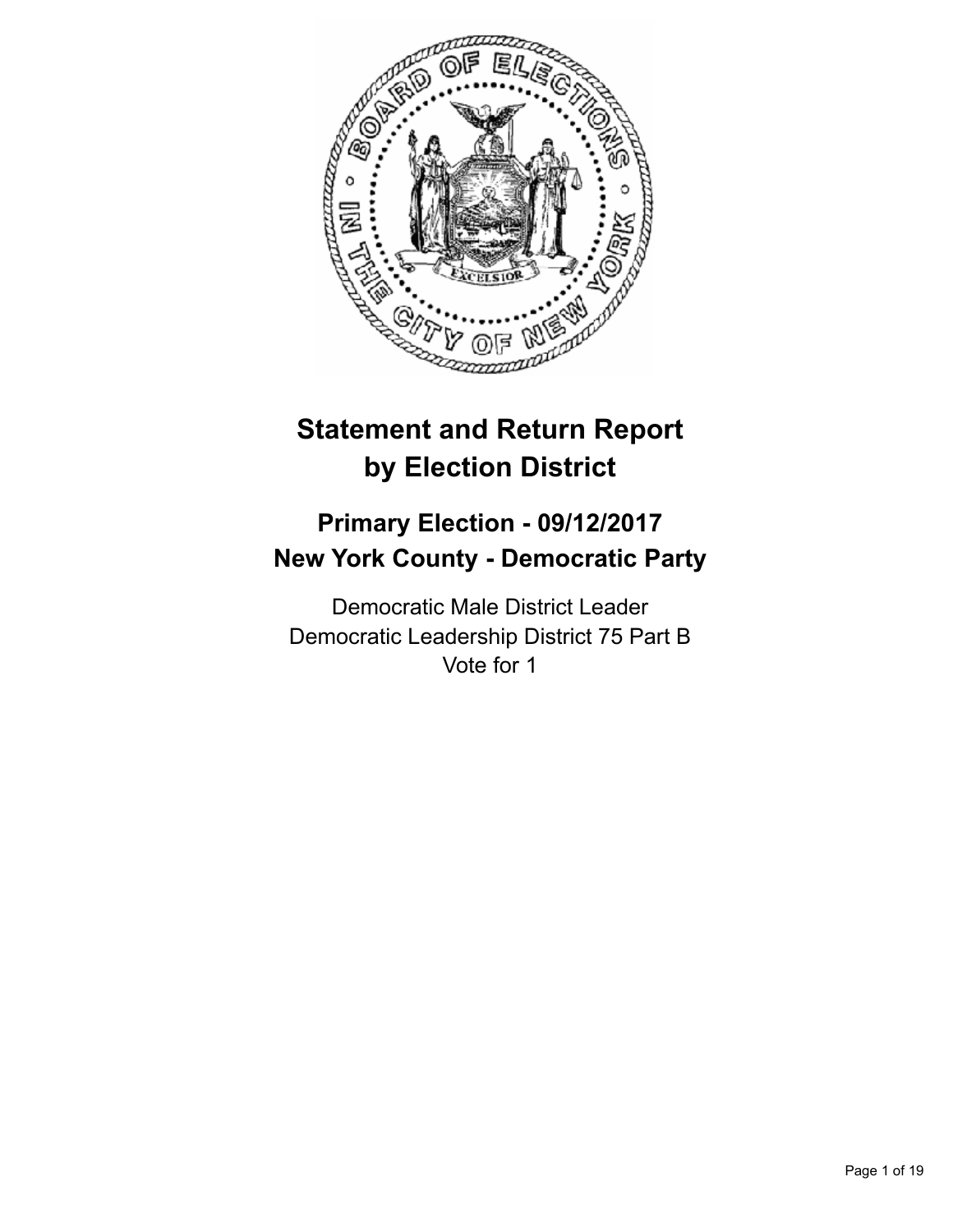

| <b>PUBLIC COUNTER</b>                                    | 80 |
|----------------------------------------------------------|----|
| <b>MANUALLY COUNTED EMERGENCY</b>                        | 0  |
| ABSENTEE / MILITARY                                      |    |
| AFFIDAVIT                                                |    |
| <b>Total Ballots</b>                                     | 82 |
| Less - Inapplicable Federal/Special Presidential Ballots | 0  |
| <b>Total Applicable Ballots</b>                          | 82 |
| <b>MICKEY SPILLANE</b>                                   | 30 |
| THOMAS D. SHANAHAN                                       | 20 |
| <b>KEITH POWERS (WRITE-IN)</b>                           |    |
| <b>Total Votes</b>                                       | 51 |
| Unrecorded                                               | 31 |

## **054/75**

| <b>PUBLIC COUNTER</b>                                    | 54 |
|----------------------------------------------------------|----|
| <b>MANUALLY COUNTED EMERGENCY</b>                        | 0  |
| ABSENTEE / MILITARY                                      | 0  |
| AFFIDAVIT                                                | 0  |
| <b>Total Ballots</b>                                     | 54 |
| Less - Inapplicable Federal/Special Presidential Ballots | 0  |
| <b>Total Applicable Ballots</b>                          | 54 |
| <b>MICKEY SPILLANE</b>                                   | 19 |
| THOMAS D. SHANAHAN                                       | 16 |
| <b>Total Votes</b>                                       | 35 |
| Unrecorded                                               | 19 |

| <b>PUBLIC COUNTER</b>                                    | 90 |
|----------------------------------------------------------|----|
| MANUALLY COUNTED EMERGENCY                               | 0  |
| ABSENTEE / MILITARY                                      | 3  |
| AFFIDAVIT                                                | 0  |
| <b>Total Ballots</b>                                     | 93 |
| Less - Inapplicable Federal/Special Presidential Ballots | 0  |
| <b>Total Applicable Ballots</b>                          | 93 |
| <b>MICKEY SPILLANE</b>                                   | 41 |
| THOMAS D. SHANAHAN                                       | 17 |
| <b>Total Votes</b>                                       | 58 |
| Unrecorded                                               | 35 |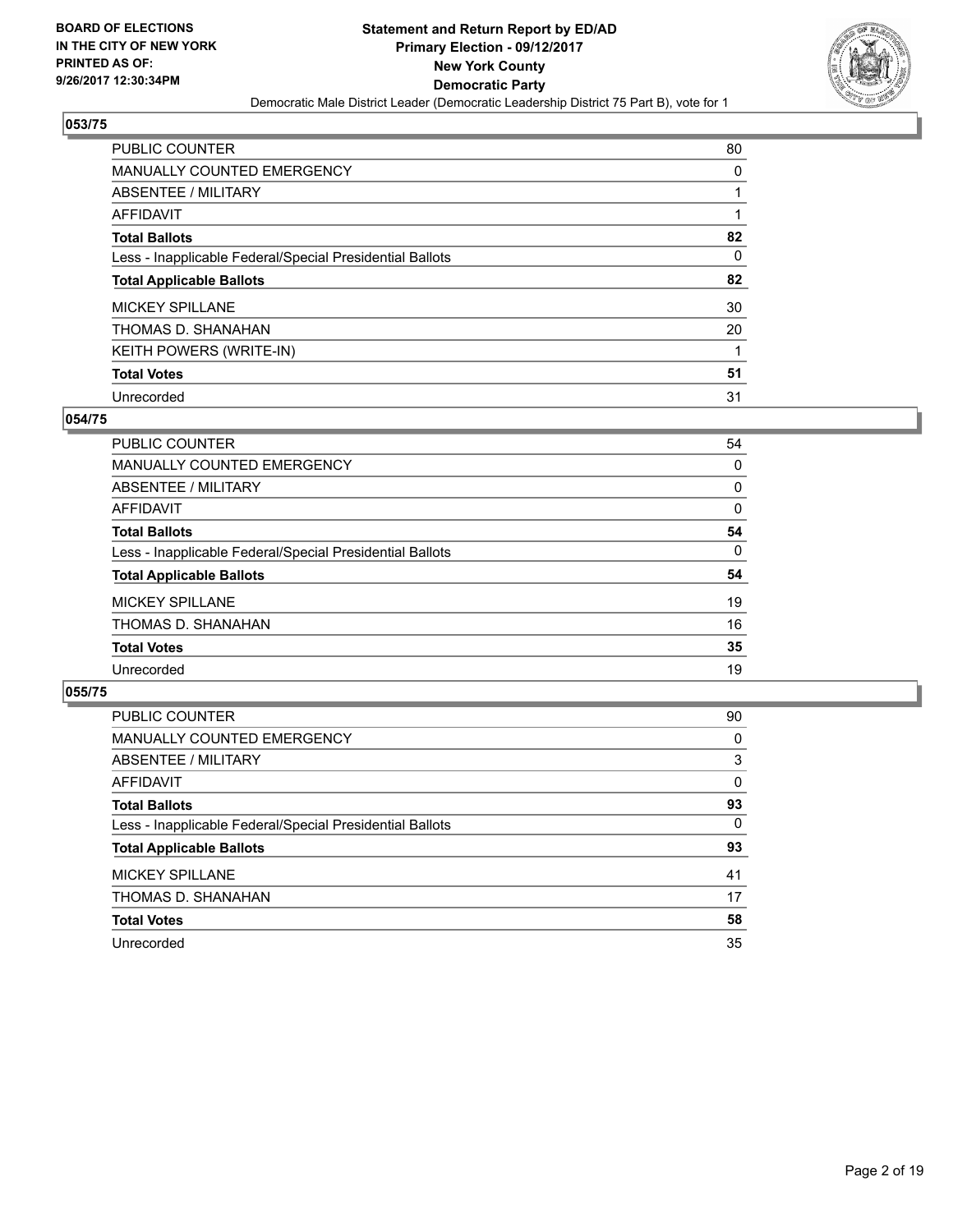

| PUBLIC COUNTER                                           | 108 |
|----------------------------------------------------------|-----|
| <b>MANUALLY COUNTED EMERGENCY</b>                        | 0   |
| <b>ABSENTEE / MILITARY</b>                               | 10  |
| <b>AFFIDAVIT</b>                                         | 0   |
| <b>Total Ballots</b>                                     | 118 |
| Less - Inapplicable Federal/Special Presidential Ballots | 0   |
| <b>Total Applicable Ballots</b>                          | 118 |
| <b>MICKEY SPILLANE</b>                                   | 40  |
| THOMAS D. SHANAHAN                                       | 33  |
| <b>Total Votes</b>                                       | 73  |
| Unrecorded                                               | 45  |

## **057/75**

| PUBLIC COUNTER                                           | 41 |
|----------------------------------------------------------|----|
| <b>MANUALLY COUNTED EMERGENCY</b>                        | 0  |
| ABSENTEE / MILITARY                                      |    |
| AFFIDAVIT                                                | 0  |
| <b>Total Ballots</b>                                     | 42 |
| Less - Inapplicable Federal/Special Presidential Ballots | 0  |
| <b>Total Applicable Ballots</b>                          | 42 |
| <b>MICKEY SPILLANE</b>                                   | 12 |
| THOMAS D. SHANAHAN                                       | 11 |
| <b>Total Votes</b>                                       | 23 |
| Unrecorded                                               | 19 |

| <b>PUBLIC COUNTER</b>                                    | 45 |
|----------------------------------------------------------|----|
| <b>MANUALLY COUNTED EMERGENCY</b>                        | 0  |
| ABSENTEE / MILITARY                                      |    |
| <b>AFFIDAVIT</b>                                         | 0  |
| <b>Total Ballots</b>                                     | 46 |
| Less - Inapplicable Federal/Special Presidential Ballots | 0  |
| <b>Total Applicable Ballots</b>                          | 46 |
| <b>MICKEY SPILLANE</b>                                   | 17 |
|                                                          |    |
| THOMAS D. SHANAHAN                                       | 21 |
| <b>Total Votes</b>                                       | 38 |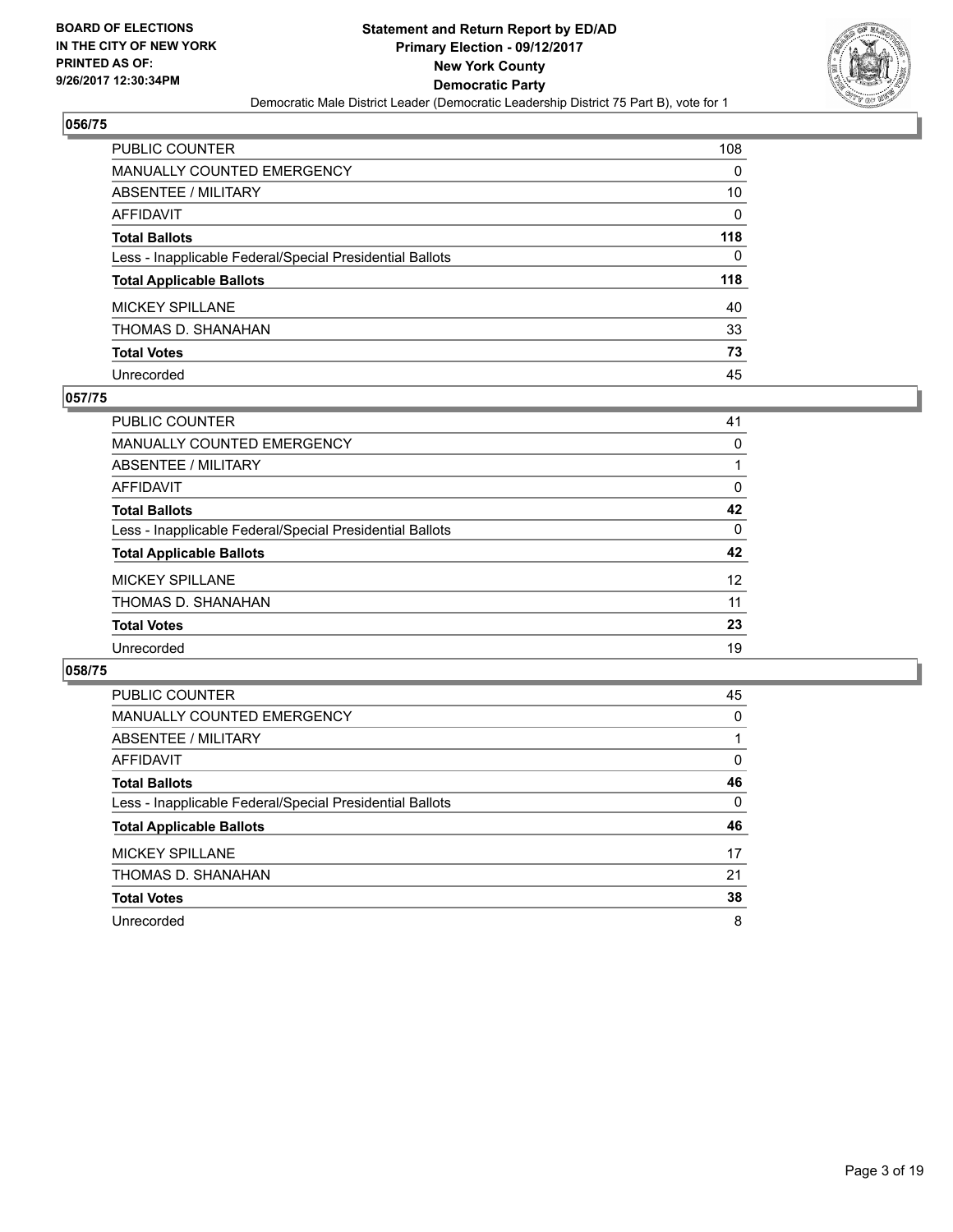

| PUBLIC COUNTER                                           | 97  |
|----------------------------------------------------------|-----|
| <b>MANUALLY COUNTED EMERGENCY</b>                        | 0   |
| <b>ABSENTEE / MILITARY</b>                               | 2   |
| <b>AFFIDAVIT</b>                                         | 2   |
| <b>Total Ballots</b>                                     | 101 |
| Less - Inapplicable Federal/Special Presidential Ballots | 0   |
| <b>Total Applicable Ballots</b>                          | 101 |
| <b>MICKEY SPILLANE</b>                                   | 48  |
| THOMAS D. SHANAHAN                                       | 37  |
| <b>Total Votes</b>                                       | 85  |
| Unrecorded                                               | 16  |

### **060/75**

| <b>PUBLIC COUNTER</b>                                    |   |
|----------------------------------------------------------|---|
| MANUALLY COUNTED EMERGENCY                               | 0 |
| ABSENTEE / MILITARY                                      | 0 |
| AFFIDAVIT                                                | 0 |
| <b>Total Ballots</b>                                     |   |
| Less - Inapplicable Federal/Special Presidential Ballots | 0 |
| <b>Total Applicable Ballots</b>                          |   |
| <b>MICKEY SPILLANE</b>                                   | 0 |
| THOMAS D. SHANAHAN                                       | 0 |
| <b>Total Votes</b>                                       | 0 |
| Unrecorded                                               |   |
|                                                          |   |

## **061/75 COMBINED into: 060/75**

| <b>PUBLIC COUNTER</b>                                    | 66 |
|----------------------------------------------------------|----|
| <b>MANUALLY COUNTED EMERGENCY</b>                        | 0  |
| ABSENTEE / MILITARY                                      | 3  |
| <b>AFFIDAVIT</b>                                         |    |
| <b>Total Ballots</b>                                     | 70 |
| Less - Inapplicable Federal/Special Presidential Ballots | 0  |
| <b>Total Applicable Ballots</b>                          | 70 |
| <b>MICKEY SPILLANE</b>                                   | 25 |
| THOMAS D. SHANAHAN                                       | 24 |
| <b>VEGAN GAINS (WRITE-IN)</b>                            |    |
| <b>Total Votes</b>                                       | 50 |
| Unrecorded                                               | 20 |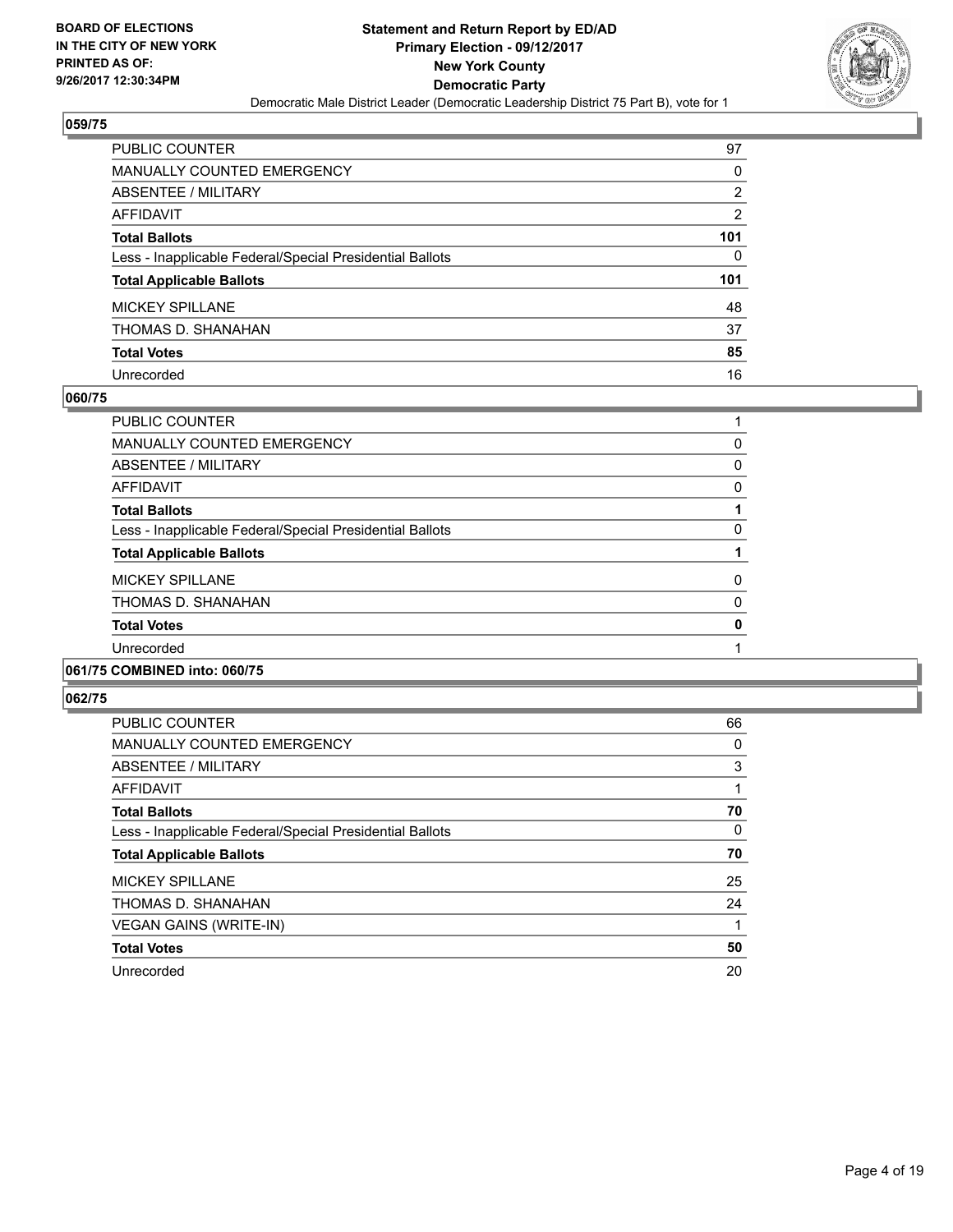

| PUBLIC COUNTER                                           | 75           |
|----------------------------------------------------------|--------------|
| <b>MANUALLY COUNTED EMERGENCY</b>                        | 0            |
| ABSENTEE / MILITARY                                      | 2            |
| <b>AFFIDAVIT</b>                                         |              |
| <b>Total Ballots</b>                                     | 78           |
| Less - Inapplicable Federal/Special Presidential Ballots | $\mathbf{0}$ |
| <b>Total Applicable Ballots</b>                          | 78           |
| <b>MICKEY SPILLANE</b>                                   | 23           |
| THOMAS D. SHANAHAN                                       | 37           |
| <b>Total Votes</b>                                       | 60           |
| Unrecorded                                               | 18           |

## **064/75**

| PUBLIC COUNTER                                           | 33       |
|----------------------------------------------------------|----------|
| MANUALLY COUNTED EMERGENCY                               | 0        |
| ABSENTEE / MILITARY                                      | 2        |
| AFFIDAVIT                                                | 0        |
| <b>Total Ballots</b>                                     | 35       |
| Less - Inapplicable Federal/Special Presidential Ballots | $\Omega$ |
| <b>Total Applicable Ballots</b>                          | 35       |
| <b>MICKEY SPILLANE</b>                                   | 4        |
| THOMAS D. SHANAHAN                                       | 19       |
| <b>Total Votes</b>                                       | 23       |
| Unrecorded                                               | 12       |

| <b>PUBLIC COUNTER</b>                                    | 0        |
|----------------------------------------------------------|----------|
| MANUALLY COUNTED EMERGENCY                               | 0        |
| ABSENTEE / MILITARY                                      | 0        |
| AFFIDAVIT                                                | 0        |
| <b>Total Ballots</b>                                     | 0        |
| Less - Inapplicable Federal/Special Presidential Ballots | $\Omega$ |
| <b>Total Applicable Ballots</b>                          | 0        |
| <b>MICKEY SPILLANE</b>                                   | $\Omega$ |
| THOMAS D. SHANAHAN                                       | $\Omega$ |
| <b>Total Votes</b>                                       | 0        |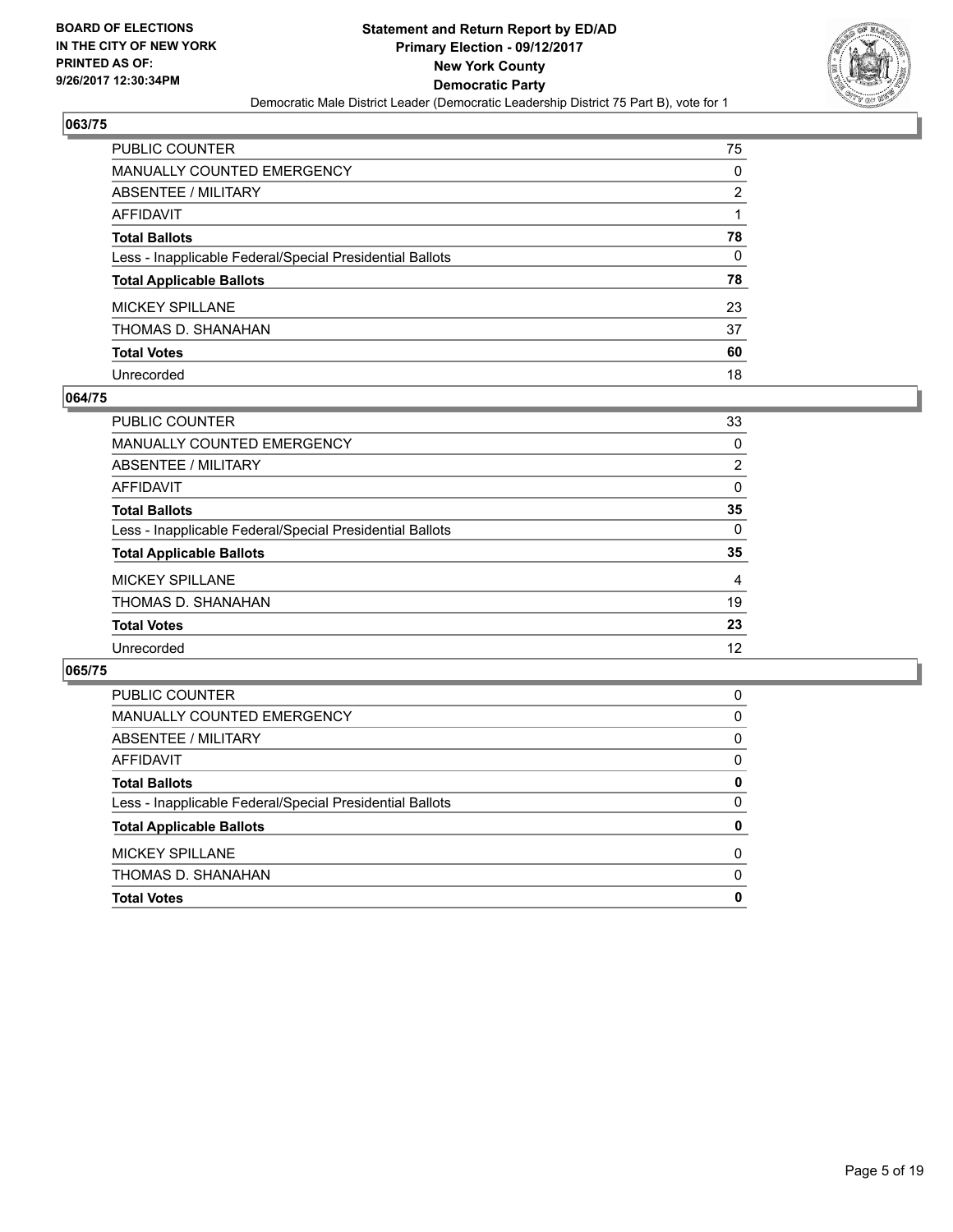

| PUBLIC COUNTER                                           | 27 |
|----------------------------------------------------------|----|
| <b>MANUALLY COUNTED EMERGENCY</b>                        | 0  |
| <b>ABSENTEE / MILITARY</b>                               | 0  |
| <b>AFFIDAVIT</b>                                         | 0  |
| <b>Total Ballots</b>                                     | 27 |
| Less - Inapplicable Federal/Special Presidential Ballots | 0  |
| <b>Total Applicable Ballots</b>                          | 27 |
| <b>MICKEY SPILLANE</b>                                   | 8  |
| THOMAS D. SHANAHAN                                       | 10 |
| <b>Total Votes</b>                                       | 18 |
| Unrecorded                                               | 9  |

## **067/75**

| <b>PUBLIC COUNTER</b>                                    | 42       |
|----------------------------------------------------------|----------|
| <b>MANUALLY COUNTED EMERGENCY</b>                        | 0        |
| ABSENTEE / MILITARY                                      | 3        |
| AFFIDAVIT                                                | 0        |
| <b>Total Ballots</b>                                     | 45       |
| Less - Inapplicable Federal/Special Presidential Ballots | $\Omega$ |
| <b>Total Applicable Ballots</b>                          | 45       |
| <b>MICKEY SPILLANE</b>                                   | 9        |
| THOMAS D. SHANAHAN                                       | 27       |
| <b>Total Votes</b>                                       | 36       |
| Unrecorded                                               | 9        |

| PUBLIC COUNTER                                           | 55 |
|----------------------------------------------------------|----|
| <b>MANUALLY COUNTED EMERGENCY</b>                        | 0  |
| ABSENTEE / MILITARY                                      | 2  |
| <b>AFFIDAVIT</b>                                         | 0  |
| <b>Total Ballots</b>                                     | 57 |
| Less - Inapplicable Federal/Special Presidential Ballots | 0  |
| <b>Total Applicable Ballots</b>                          | 57 |
| <b>MICKEY SPILLANE</b>                                   | 16 |
| THOMAS D. SHANAHAN                                       | 20 |
| <b>Total Votes</b>                                       | 36 |
| Unrecorded                                               | 21 |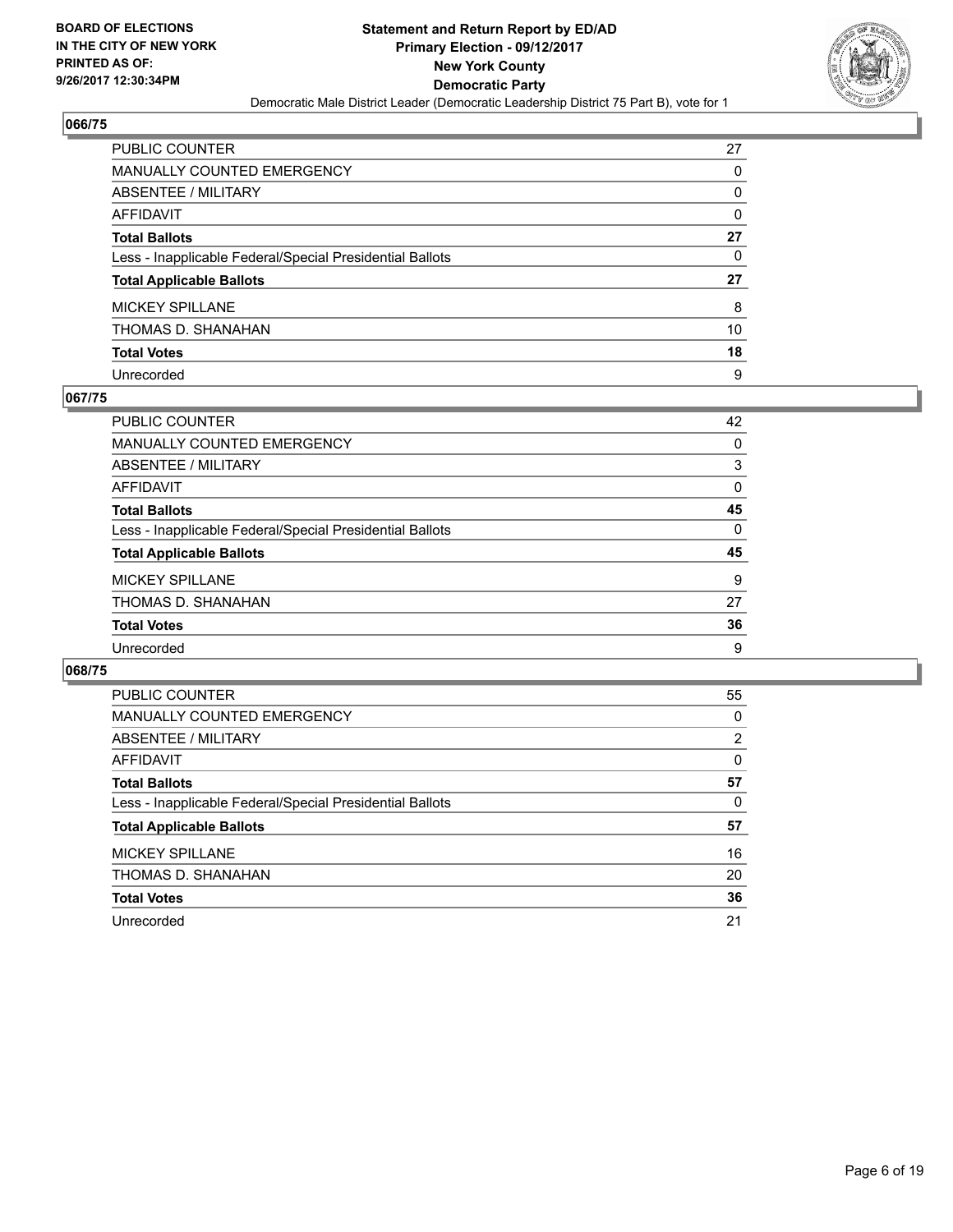

| <b>PUBLIC COUNTER</b>                                    | 21           |
|----------------------------------------------------------|--------------|
| <b>MANUALLY COUNTED EMERGENCY</b>                        | 0            |
| ABSENTEE / MILITARY                                      | 2            |
| <b>AFFIDAVIT</b>                                         | 0            |
| <b>Total Ballots</b>                                     | 23           |
| Less - Inapplicable Federal/Special Presidential Ballots | $\mathbf{0}$ |
| <b>Total Applicable Ballots</b>                          | 23           |
| <b>MICKEY SPILLANE</b>                                   | 12           |
| THOMAS D. SHANAHAN                                       | 5            |
| <b>Total Votes</b>                                       | 17           |
| Unrecorded                                               | 6            |

## **070/75**

| PUBLIC COUNTER                                           | 122      |
|----------------------------------------------------------|----------|
| MANUALLY COUNTED EMERGENCY                               | 0        |
| ABSENTEE / MILITARY                                      | 3        |
| AFFIDAVIT                                                | $\Omega$ |
| <b>Total Ballots</b>                                     | 125      |
| Less - Inapplicable Federal/Special Presidential Ballots | 0        |
| <b>Total Applicable Ballots</b>                          | 125      |
| <b>MICKEY SPILLANE</b>                                   | 49       |
| THOMAS D. SHANAHAN                                       | 60       |
| <b>Total Votes</b>                                       | 109      |
| Unrecorded                                               | 16       |

| PUBLIC COUNTER                                           | 423 |
|----------------------------------------------------------|-----|
| <b>MANUALLY COUNTED EMERGENCY</b>                        | 0   |
| ABSENTEE / MILITARY                                      | 17  |
| <b>AFFIDAVIT</b>                                         |     |
| <b>Total Ballots</b>                                     | 441 |
| Less - Inapplicable Federal/Special Presidential Ballots | 0   |
|                                                          |     |
| <b>Total Applicable Ballots</b>                          | 441 |
| <b>MICKEY SPILLANE</b>                                   | 80  |
| THOMAS D. SHANAHAN                                       | 319 |
| YETTA KURLAND (WRITE-IN)                                 |     |
| <b>Total Votes</b>                                       | 400 |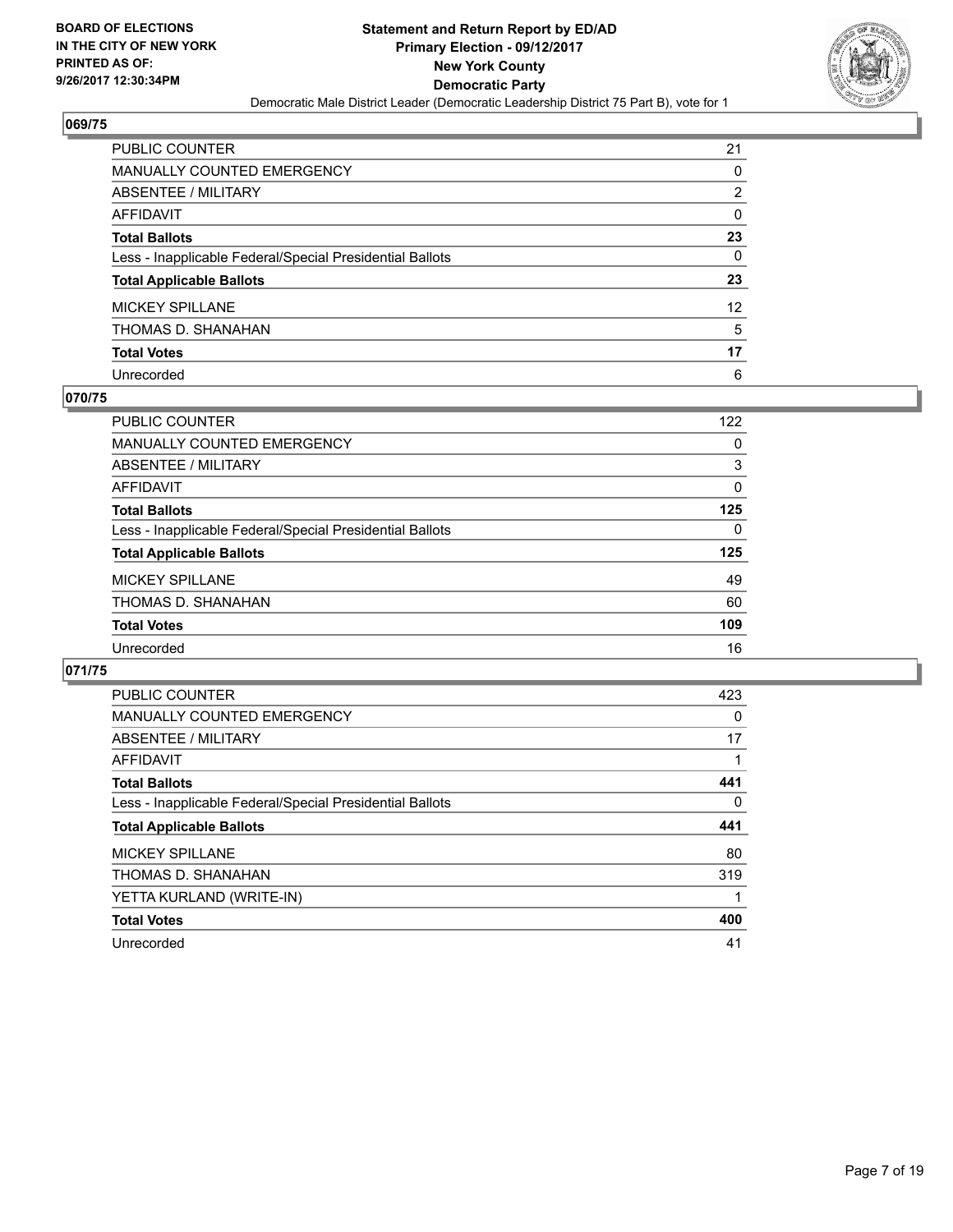

| PUBLIC COUNTER                                           | 458      |
|----------------------------------------------------------|----------|
| <b>MANUALLY COUNTED EMERGENCY</b>                        | 0        |
| <b>ABSENTEE / MILITARY</b>                               | 8        |
| AFFIDAVIT                                                | 2        |
| <b>Total Ballots</b>                                     | 468      |
| Less - Inapplicable Federal/Special Presidential Ballots | $\Omega$ |
| <b>Total Applicable Ballots</b>                          | 468      |
| <b>MICKEY SPILLANE</b>                                   | 176      |
| THOMAS D. SHANAHAN                                       | 249      |
| <b>Total Votes</b>                                       | 425      |
| Unrecorded                                               | 43       |

## **073/75**

| 79 |
|----|
| 0  |
| 7  |
|    |
| 87 |
| 0  |
| 87 |
| 41 |
| 29 |
|    |
|    |
| 72 |
| 15 |
|    |

| <b>PUBLIC COUNTER</b>                                    | 50 |
|----------------------------------------------------------|----|
| <b>MANUALLY COUNTED EMERGENCY</b>                        | 0  |
| ABSENTEE / MILITARY                                      | 3  |
| AFFIDAVIT                                                |    |
| <b>Total Ballots</b>                                     | 54 |
| Less - Inapplicable Federal/Special Presidential Ballots | 0  |
| <b>Total Applicable Ballots</b>                          | 54 |
| <b>MICKEY SPILLANE</b>                                   | 16 |
| THOMAS D. SHANAHAN                                       | 20 |
| <b>Total Votes</b>                                       | 36 |
| Unrecorded                                               | 18 |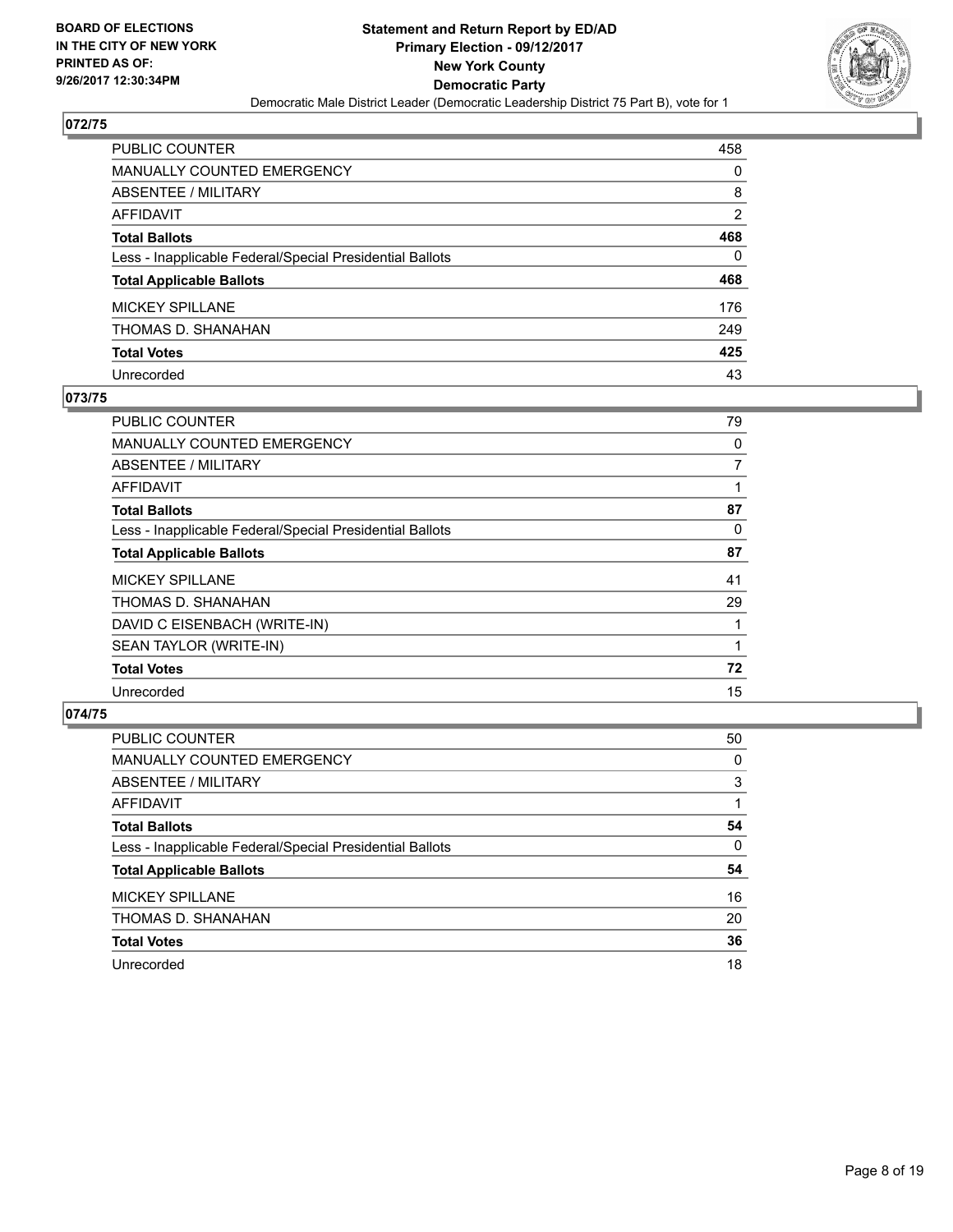

| <b>PUBLIC COUNTER</b>                                    | 61 |
|----------------------------------------------------------|----|
| <b>MANUALLY COUNTED EMERGENCY</b>                        | 0  |
| ABSENTEE / MILITARY                                      | 5  |
| AFFIDAVIT                                                |    |
| <b>Total Ballots</b>                                     | 67 |
| Less - Inapplicable Federal/Special Presidential Ballots | 0  |
| <b>Total Applicable Ballots</b>                          | 67 |
| <b>MICKEY SPILLANE</b>                                   | 31 |
| THOMAS D. SHANAHAN                                       | 14 |
| <b>JIMMY MCMANUS (WRITE-IN)</b>                          |    |
| <b>Total Votes</b>                                       | 46 |
|                                                          |    |

## **076/75**

| PUBLIC COUNTER                                           | 74 |
|----------------------------------------------------------|----|
| <b>MANUALLY COUNTED EMERGENCY</b>                        | 0  |
| ABSENTEE / MILITARY                                      | 2  |
| AFFIDAVIT                                                |    |
| <b>Total Ballots</b>                                     | 77 |
| Less - Inapplicable Federal/Special Presidential Ballots | 0  |
| <b>Total Applicable Ballots</b>                          | 77 |
| <b>MICKEY SPILLANE</b>                                   | 24 |
| THOMAS D. SHANAHAN                                       | 33 |
| <b>Total Votes</b>                                       | 57 |
| Unrecorded                                               | 20 |
|                                                          |    |

| PUBLIC COUNTER                                           | 48 |
|----------------------------------------------------------|----|
| MANUALLY COUNTED EMERGENCY                               | 0  |
| ABSENTEE / MILITARY                                      | 5  |
| AFFIDAVIT                                                | 0  |
| <b>Total Ballots</b>                                     | 53 |
| Less - Inapplicable Federal/Special Presidential Ballots | 0  |
| <b>Total Applicable Ballots</b>                          | 53 |
| <b>MICKEY SPILLANE</b>                                   | 28 |
| THOMAS D. SHANAHAN                                       | 21 |
| <b>Total Votes</b>                                       | 49 |
| Unrecorded                                               | 4  |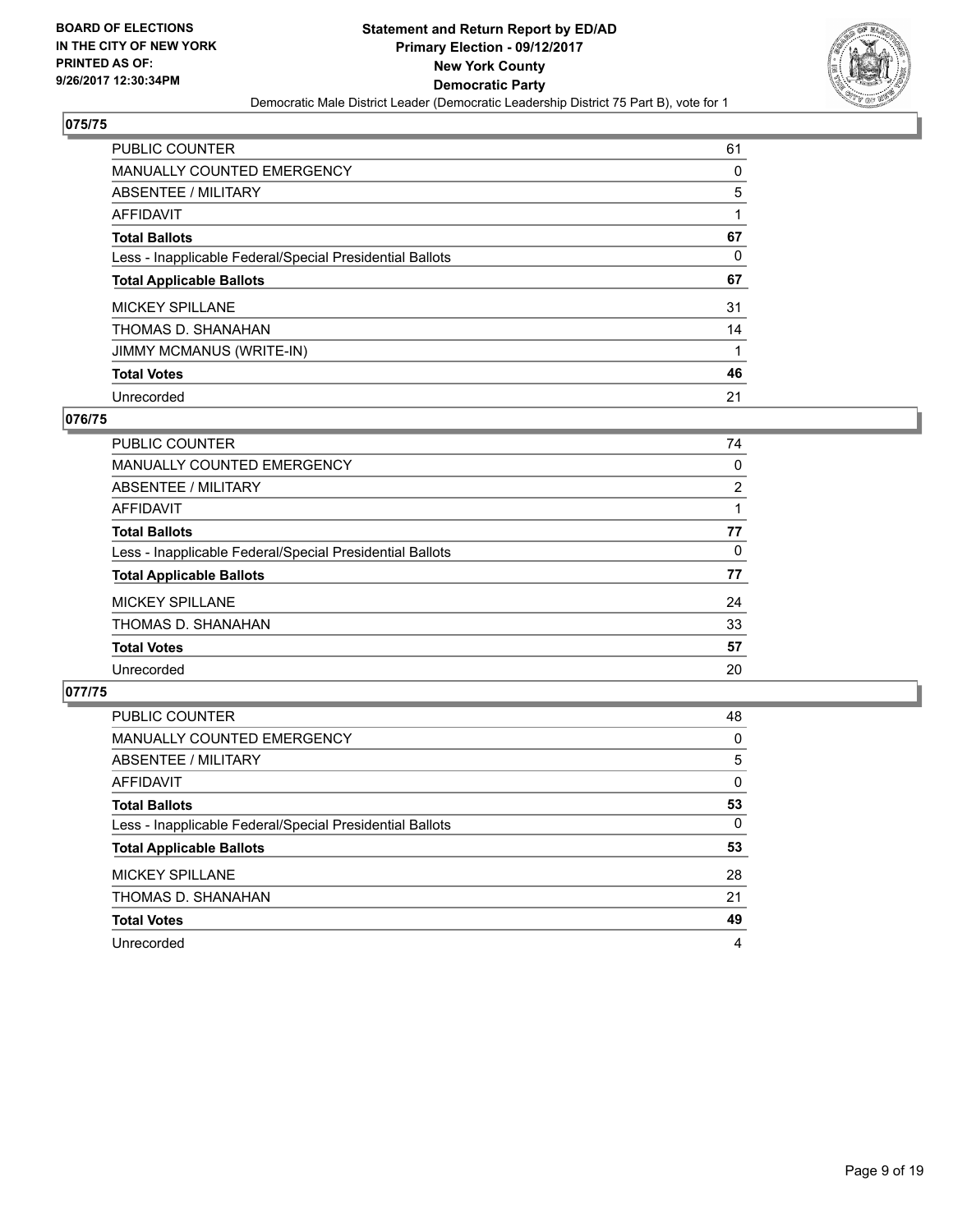

| PUBLIC COUNTER                                           | 67 |
|----------------------------------------------------------|----|
| <b>MANUALLY COUNTED EMERGENCY</b>                        | 0  |
| ABSENTEE / MILITARY                                      | 4  |
| AFFIDAVIT                                                |    |
| <b>Total Ballots</b>                                     | 72 |
| Less - Inapplicable Federal/Special Presidential Ballots | 0  |
| <b>Total Applicable Ballots</b>                          | 72 |
| <b>MICKEY SPILLANE</b>                                   | 31 |
| THOMAS D. SHANAHAN                                       | 34 |
| <b>Total Votes</b>                                       | 65 |
| Unrecorded                                               | 7  |

## **079/75**

| PUBLIC COUNTER                                           | 79 |
|----------------------------------------------------------|----|
| MANUALLY COUNTED EMERGENCY                               | 0  |
| ABSENTEE / MILITARY                                      | 2  |
| AFFIDAVIT                                                | 0  |
| <b>Total Ballots</b>                                     | 81 |
| Less - Inapplicable Federal/Special Presidential Ballots | 0  |
| <b>Total Applicable Ballots</b>                          | 81 |
| <b>MICKEY SPILLANE</b>                                   | 30 |
| THOMAS D. SHANAHAN                                       | 36 |
| <b>Total Votes</b>                                       | 66 |
| Unrecorded                                               | 15 |
|                                                          |    |

| PUBLIC COUNTER                                           | 81 |
|----------------------------------------------------------|----|
| <b>MANUALLY COUNTED EMERGENCY</b>                        | 0  |
| ABSENTEE / MILITARY                                      | 3  |
| AFFIDAVIT                                                | 2  |
| <b>Total Ballots</b>                                     | 86 |
| Less - Inapplicable Federal/Special Presidential Ballots | 0  |
| <b>Total Applicable Ballots</b>                          | 86 |
| <b>MICKEY SPILLANE</b>                                   | 39 |
| THOMAS D. SHANAHAN                                       | 32 |
| UNATTRIBUTABLE WRITE-IN (WRITE-IN)                       |    |
| <b>Total Votes</b>                                       | 72 |
| Unrecorded                                               | 14 |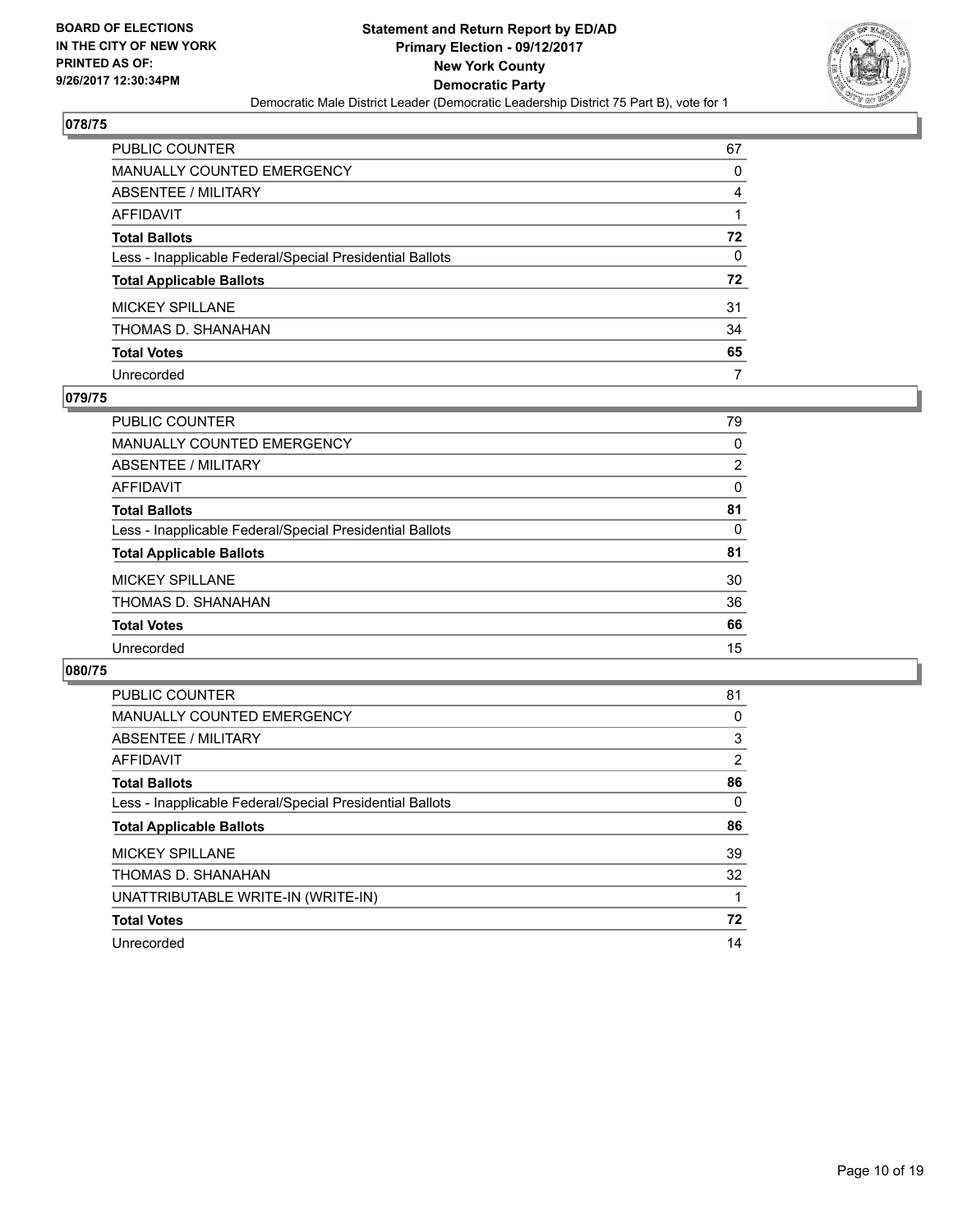

| <b>PUBLIC COUNTER</b>                                    | 48 |
|----------------------------------------------------------|----|
| <b>MANUALLY COUNTED EMERGENCY</b>                        | 0  |
| ABSENTEE / MILITARY                                      |    |
| <b>AFFIDAVIT</b>                                         |    |
| <b>Total Ballots</b>                                     | 50 |
| Less - Inapplicable Federal/Special Presidential Ballots | 0  |
| <b>Total Applicable Ballots</b>                          | 50 |
| <b>MICKEY SPILLANE</b>                                   | 22 |
| THOMAS D. SHANAHAN                                       | 22 |
| <b>Total Votes</b>                                       | 44 |
| Unrecorded                                               | 6  |

## **082/75**

| <b>PUBLIC COUNTER</b>                                    | 99  |
|----------------------------------------------------------|-----|
| MANUALLY COUNTED EMERGENCY                               | 0   |
| ABSENTEE / MILITARY                                      | 2   |
| AFFIDAVIT                                                | 0   |
| <b>Total Ballots</b>                                     | 101 |
| Less - Inapplicable Federal/Special Presidential Ballots | 0   |
| <b>Total Applicable Ballots</b>                          | 101 |
| <b>MICKEY SPILLANE</b>                                   | 43  |
| THOMAS D. SHANAHAN                                       | 49  |
| <b>Total Votes</b>                                       | 92  |
| Unrecorded                                               | 9   |

| <b>PUBLIC COUNTER</b>                                    | 114 |
|----------------------------------------------------------|-----|
| <b>MANUALLY COUNTED EMERGENCY</b>                        | 0   |
| ABSENTEE / MILITARY                                      | 4   |
| AFFIDAVIT                                                |     |
| <b>Total Ballots</b>                                     | 119 |
| Less - Inapplicable Federal/Special Presidential Ballots | 0   |
| <b>Total Applicable Ballots</b>                          | 119 |
| <b>MICKEY SPILLANE</b>                                   | 57  |
| THOMAS D. SHANAHAN                                       | 43  |
| ANDREA MITCHELL (WRITE-IN)                               |     |
| UNATTRIBUTABLE WRITE-IN (WRITE-IN)                       | 1   |
| <b>Total Votes</b>                                       | 102 |
| Unrecorded                                               | 17  |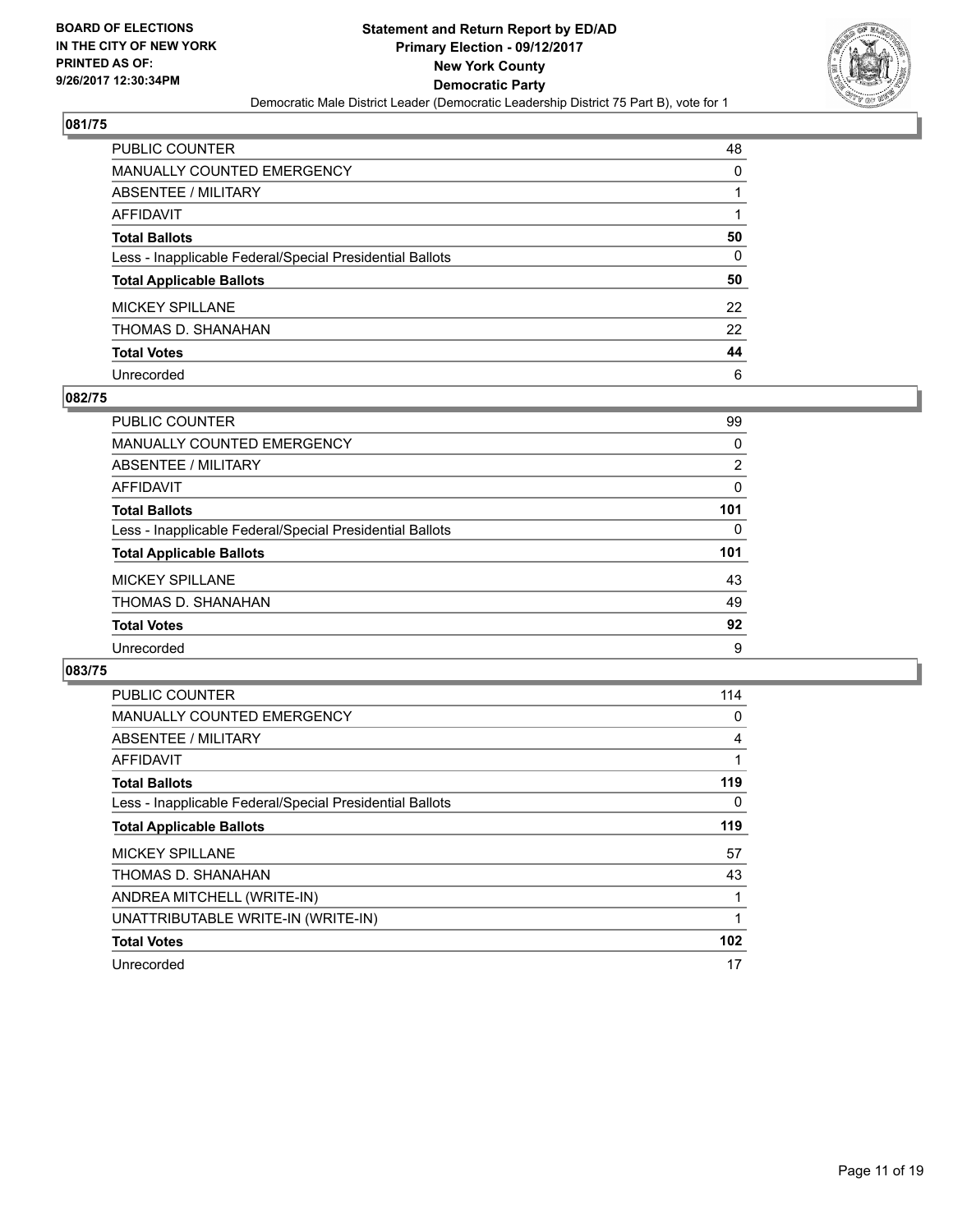

| <b>PUBLIC COUNTER</b>                                    | 83 |
|----------------------------------------------------------|----|
| <b>MANUALLY COUNTED EMERGENCY</b>                        | 0  |
| ABSENTEE / MILITARY                                      | 0  |
| <b>AFFIDAVIT</b>                                         |    |
| <b>Total Ballots</b>                                     | 84 |
| Less - Inapplicable Federal/Special Presidential Ballots | 0  |
| <b>Total Applicable Ballots</b>                          | 84 |
| <b>MICKEY SPILLANE</b>                                   | 47 |
| THOMAS D. SHANAHAN                                       | 26 |
| <b>Total Votes</b>                                       | 73 |
| Unrecorded                                               | 11 |

## **085/75**

| PUBLIC COUNTER                                           | 59       |
|----------------------------------------------------------|----------|
| MANUALLY COUNTED EMERGENCY                               | 0        |
| ABSENTEE / MILITARY                                      | 5        |
| AFFIDAVIT                                                | $\Omega$ |
| <b>Total Ballots</b>                                     | 64       |
| Less - Inapplicable Federal/Special Presidential Ballots | 0        |
| <b>Total Applicable Ballots</b>                          | 64       |
| <b>MICKEY SPILLANE</b>                                   | 24       |
| THOMAS D. SHANAHAN                                       | 26       |
| <b>Total Votes</b>                                       | 50       |
| Unrecorded                                               | 14       |
|                                                          |          |

| <b>PUBLIC COUNTER</b>                                    | 4 |
|----------------------------------------------------------|---|
| <b>MANUALLY COUNTED EMERGENCY</b>                        | 0 |
| ABSENTEE / MILITARY                                      | 0 |
| <b>AFFIDAVIT</b>                                         | 0 |
| <b>Total Ballots</b>                                     | 4 |
| Less - Inapplicable Federal/Special Presidential Ballots | 0 |
| <b>Total Applicable Ballots</b>                          | 4 |
| <b>MICKEY SPILLANE</b>                                   | 2 |
| THOMAS D. SHANAHAN                                       |   |
| <b>Total Votes</b>                                       | 3 |
| Unrecorded                                               |   |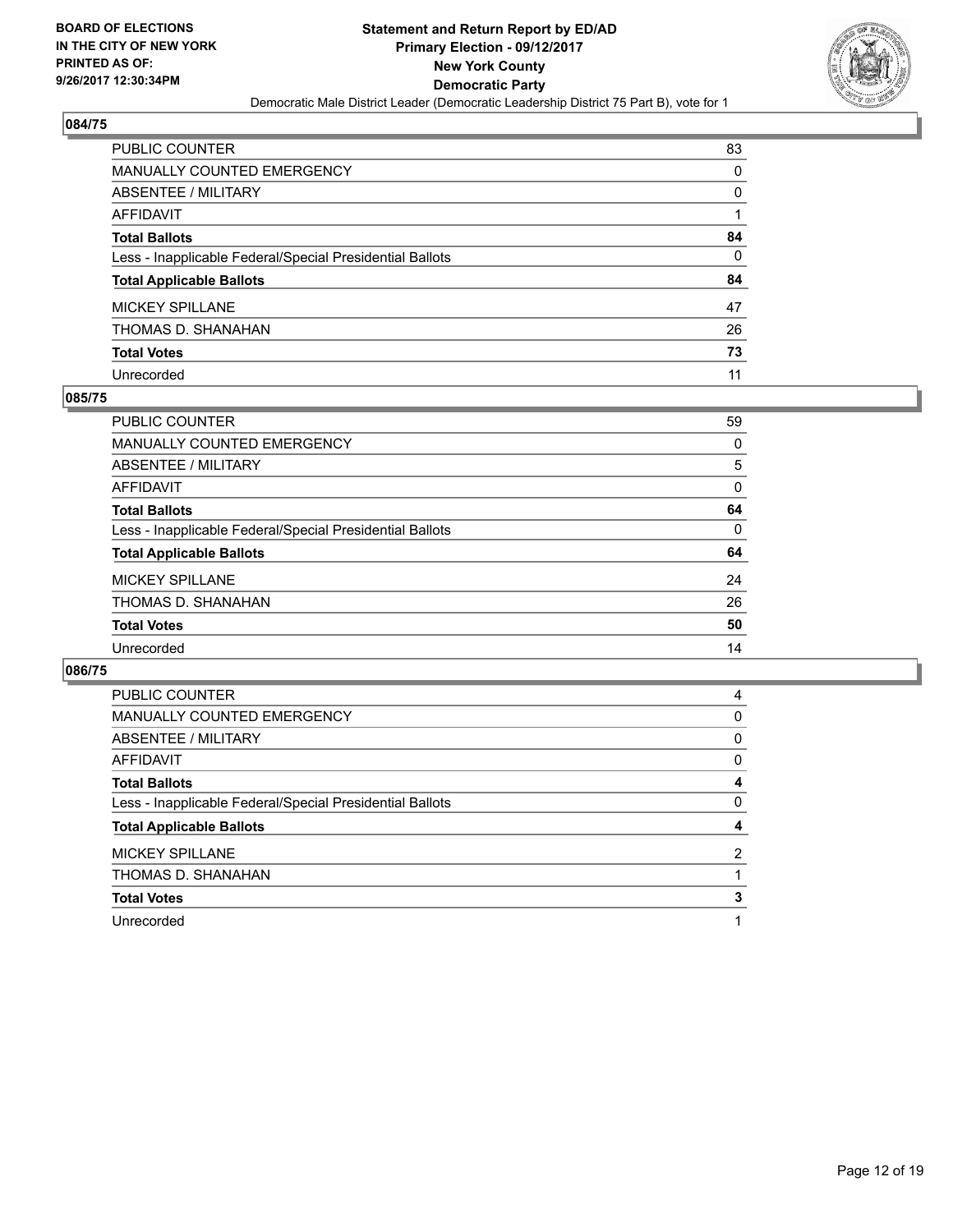

| <b>PUBLIC COUNTER</b>                                    | 91 |
|----------------------------------------------------------|----|
| <b>MANUALLY COUNTED EMERGENCY</b>                        | 0  |
| ABSENTEE / MILITARY                                      | 3  |
| AFFIDAVIT                                                | 0  |
| <b>Total Ballots</b>                                     | 94 |
| Less - Inapplicable Federal/Special Presidential Ballots | 0  |
| <b>Total Applicable Ballots</b>                          | 94 |
| <b>MICKEY SPILLANE</b>                                   | 36 |
| THOMAS D. SHANAHAN                                       | 27 |
| UNATTRIBUTABLE WRITE-IN (WRITE-IN)                       |    |
| <b>Total Votes</b>                                       | 64 |
| Unrecorded                                               | 30 |

## **088/75**

| PUBLIC COUNTER                                           | 73       |
|----------------------------------------------------------|----------|
| MANUALLY COUNTED EMERGENCY                               | 0        |
| ABSENTEE / MILITARY                                      | 4        |
| AFFIDAVIT                                                | 2        |
| <b>Total Ballots</b>                                     | 79       |
| Less - Inapplicable Federal/Special Presidential Ballots | $\Omega$ |
| <b>Total Applicable Ballots</b>                          | 79       |
| <b>MICKEY SPILLANE</b>                                   | 24       |
| THOMAS D. SHANAHAN                                       | 17       |
| <b>Total Votes</b>                                       | 41       |
| Unrecorded                                               | 38       |

| PUBLIC COUNTER                                           | 34                |
|----------------------------------------------------------|-------------------|
| MANUALLY COUNTED EMERGENCY                               | 0                 |
| ABSENTEE / MILITARY                                      | 3                 |
| AFFIDAVIT                                                | 0                 |
| <b>Total Ballots</b>                                     | 37                |
| Less - Inapplicable Federal/Special Presidential Ballots | 0                 |
| <b>Total Applicable Ballots</b>                          | 37                |
| <b>MICKEY SPILLANE</b>                                   | $12 \overline{ }$ |
| THOMAS D. SHANAHAN                                       | 16                |
| <b>Total Votes</b>                                       | 28                |
| Unrecorded                                               | 9                 |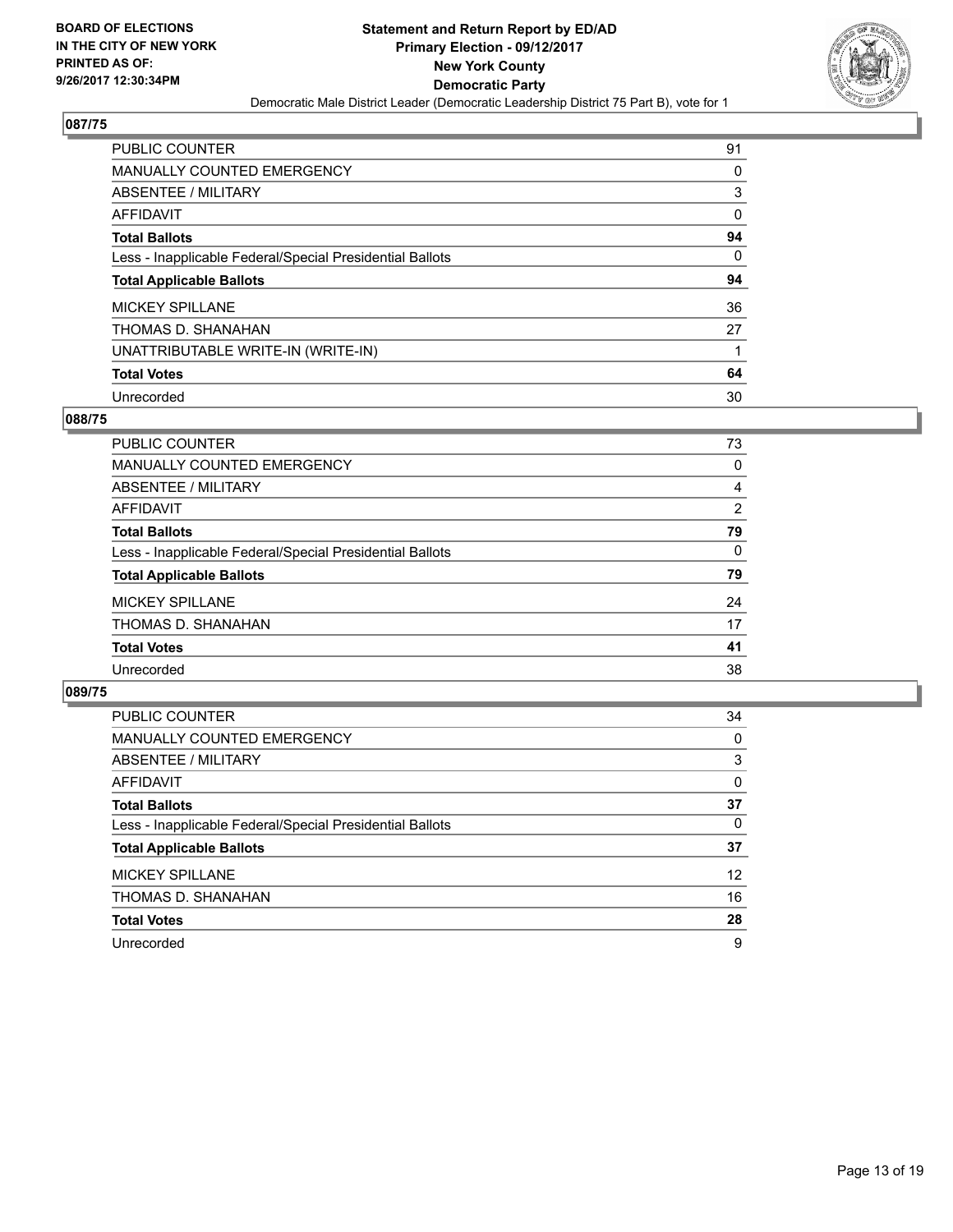

| <b>PUBLIC COUNTER</b>                                    | 51 |
|----------------------------------------------------------|----|
| <b>MANUALLY COUNTED EMERGENCY</b>                        | 0  |
| ABSENTEE / MILITARY                                      | 3  |
| AFFIDAVIT                                                | 0  |
| <b>Total Ballots</b>                                     | 54 |
| Less - Inapplicable Federal/Special Presidential Ballots | 0  |
| <b>Total Applicable Ballots</b>                          | 54 |
| <b>MICKEY SPILLANE</b>                                   | 20 |
| THOMAS D. SHANAHAN                                       | 16 |
| SHERRI MAXMAN (WRITE-IN)                                 |    |
| <b>Total Votes</b>                                       | 37 |
| Unrecorded                                               | 17 |

## **091/75**

| <b>PUBLIC COUNTER</b>                                    | 47 |
|----------------------------------------------------------|----|
| <b>MANUALLY COUNTED EMERGENCY</b>                        | 0  |
| ABSENTEE / MILITARY                                      | 3  |
| AFFIDAVIT                                                | 0  |
| <b>Total Ballots</b>                                     | 50 |
| Less - Inapplicable Federal/Special Presidential Ballots | 0  |
| <b>Total Applicable Ballots</b>                          | 50 |
| <b>MICKEY SPILLANE</b>                                   | 22 |
| THOMAS D. SHANAHAN                                       | 14 |
| <b>Total Votes</b>                                       | 36 |
| Unrecorded                                               | 14 |

| <b>PUBLIC COUNTER</b>                                    | 95             |
|----------------------------------------------------------|----------------|
| MANUALLY COUNTED EMERGENCY                               | 0              |
| ABSENTEE / MILITARY                                      | $\overline{2}$ |
| <b>AFFIDAVIT</b>                                         | 0              |
| <b>Total Ballots</b>                                     | 97             |
| Less - Inapplicable Federal/Special Presidential Ballots | 0              |
| <b>Total Applicable Ballots</b>                          | 97             |
| <b>MICKEY SPILLANE</b>                                   | 36             |
| THOMAS D. SHANAHAN                                       | 25             |
| <b>JESSE LAUTER (WRITE-IN)</b>                           |                |
| MAX YESTON (WRITE-IN)                                    | 1              |
| <b>Total Votes</b>                                       | 63             |
| Unrecorded                                               | 34             |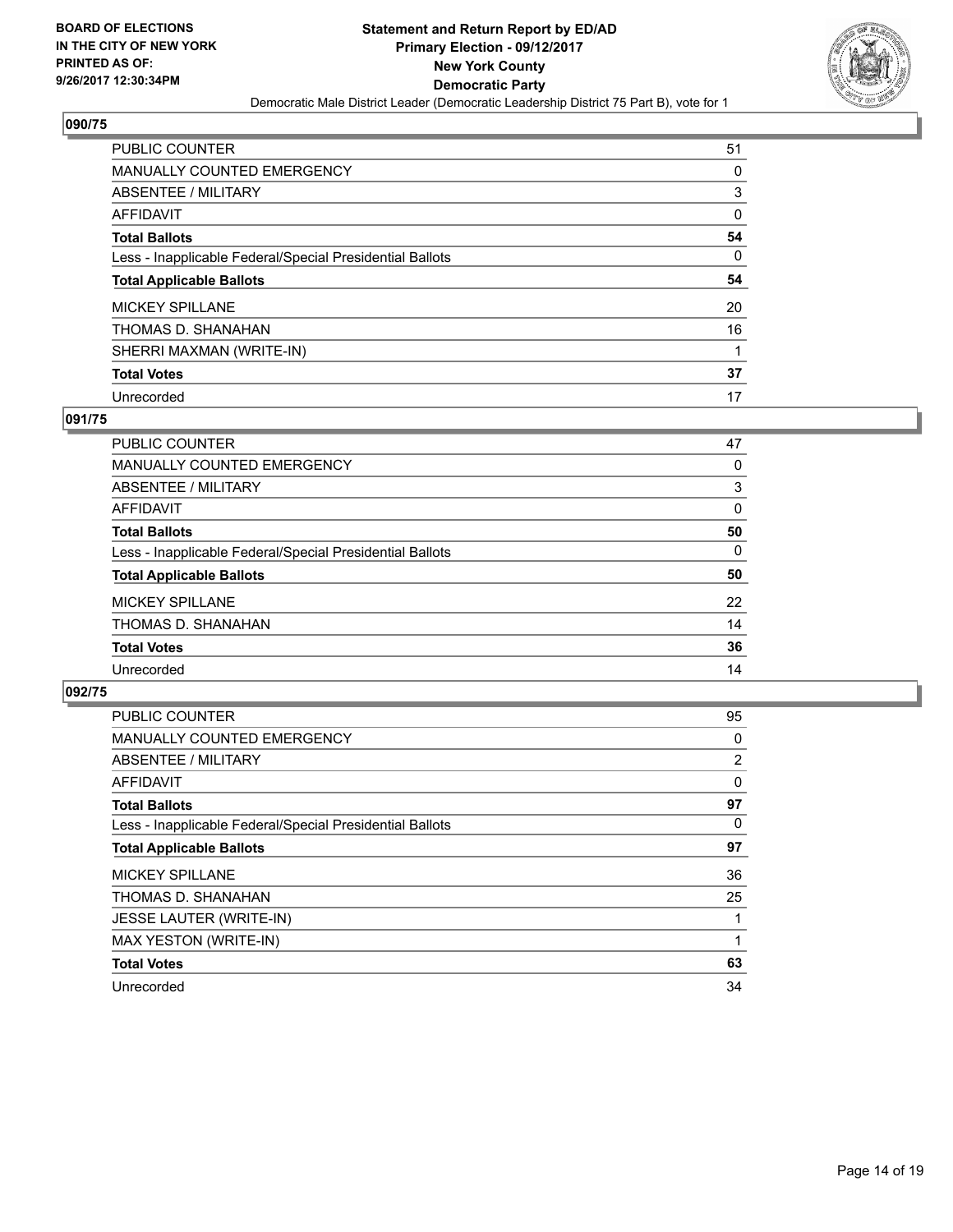

| <b>Total Votes</b>                                       | 0        |
|----------------------------------------------------------|----------|
| THOMAS D. SHANAHAN                                       | 0        |
| <b>MICKEY SPILLANE</b>                                   | 0        |
| <b>Total Applicable Ballots</b>                          | 0        |
| Less - Inapplicable Federal/Special Presidential Ballots | 0        |
| <b>Total Ballots</b>                                     | 0        |
| AFFIDAVIT                                                | 0        |
| ABSENTEE / MILITARY                                      | 0        |
| MANUALLY COUNTED EMERGENCY                               | 0        |
| <b>PUBLIC COUNTER</b>                                    | $\Omega$ |

## **094/75**

| <b>PUBLIC COUNTER</b>                                    | 78       |
|----------------------------------------------------------|----------|
| <b>MANUALLY COUNTED EMERGENCY</b>                        | 0        |
| ABSENTEE / MILITARY                                      | 2        |
| AFFIDAVIT                                                | 0        |
| <b>Total Ballots</b>                                     | 80       |
| Less - Inapplicable Federal/Special Presidential Ballots | $\Omega$ |
| <b>Total Applicable Ballots</b>                          | 80       |
| <b>MICKEY SPILLANE</b>                                   | 19       |
| THOMAS D. SHANAHAN                                       | 39       |
| <b>Total Votes</b>                                       | 58       |
| Unrecorded                                               | 22       |
|                                                          |          |

| <b>PUBLIC COUNTER</b>                                    | 133            |
|----------------------------------------------------------|----------------|
| <b>MANUALLY COUNTED EMERGENCY</b>                        | 0              |
| <b>ABSENTEE / MILITARY</b>                               | $\overline{2}$ |
| AFFIDAVIT                                                |                |
| <b>Total Ballots</b>                                     | 136            |
| Less - Inapplicable Federal/Special Presidential Ballots | 0              |
| <b>Total Applicable Ballots</b>                          | 136            |
| <b>MICKEY SPILLANE</b>                                   | 40             |
| THOMAS D. SHANAHAN                                       | 56             |
| <b>Total Votes</b>                                       | 96             |
| Unrecorded                                               | 40             |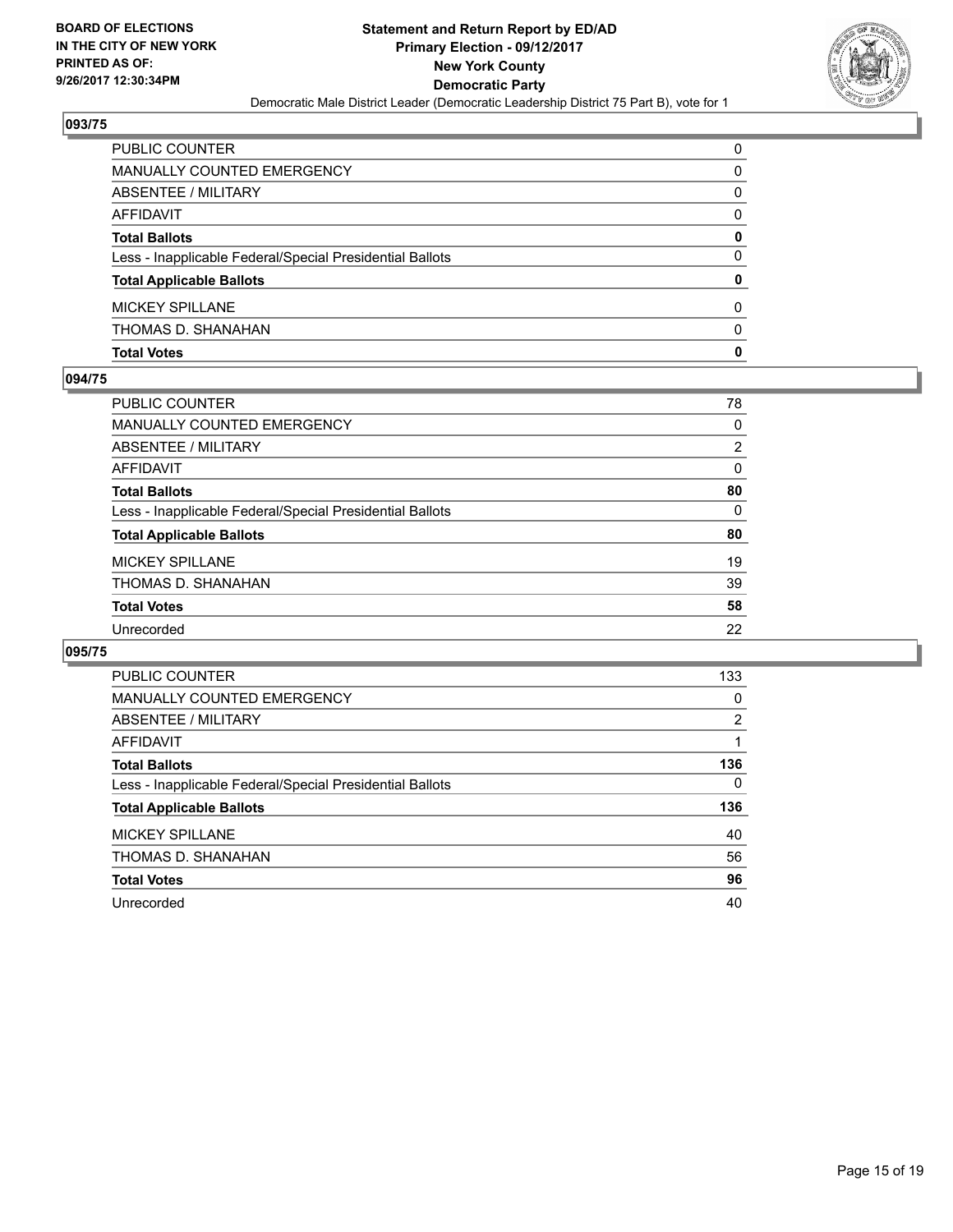

| <b>PUBLIC COUNTER</b>                                    | 70           |
|----------------------------------------------------------|--------------|
| <b>MANUALLY COUNTED EMERGENCY</b>                        | 0            |
| ABSENTEE / MILITARY                                      | 3            |
| <b>AFFIDAVIT</b>                                         | 0            |
| <b>Total Ballots</b>                                     | 73           |
| Less - Inapplicable Federal/Special Presidential Ballots | $\mathbf{0}$ |
| <b>Total Applicable Ballots</b>                          | 73           |
| <b>MICKEY SPILLANE</b>                                   | 24           |
| THOMAS D. SHANAHAN                                       | 22           |
| <b>Total Votes</b>                                       | 46           |
| Unrecorded                                               | 27           |

## **097/75**

| PUBLIC COUNTER                                           | 105 |
|----------------------------------------------------------|-----|
| MANUALLY COUNTED EMERGENCY                               | 0   |
| ABSENTEE / MILITARY                                      | 4   |
| AFFIDAVIT                                                |     |
| <b>Total Ballots</b>                                     | 110 |
| Less - Inapplicable Federal/Special Presidential Ballots | 0   |
| <b>Total Applicable Ballots</b>                          | 110 |
| <b>MICKEY SPILLANE</b>                                   | 22  |
| THOMAS D. SHANAHAN                                       | 35  |
| <b>Total Votes</b>                                       | 57  |
| Unrecorded                                               | 53  |

| PUBLIC COUNTER                                           | 92             |
|----------------------------------------------------------|----------------|
| <b>MANUALLY COUNTED EMERGENCY</b>                        | 0              |
| ABSENTEE / MILITARY                                      | $\overline{2}$ |
| AFFIDAVIT                                                | 0              |
| <b>Total Ballots</b>                                     | 94             |
| Less - Inapplicable Federal/Special Presidential Ballots | 0              |
| <b>Total Applicable Ballots</b>                          | 94             |
| <b>MICKEY SPILLANE</b>                                   | 29             |
| THOMAS D. SHANAHAN                                       | 29             |
| JENNIFER BERG (WRITE-IN)                                 |                |
| <b>Total Votes</b>                                       | 59             |
| Unrecorded                                               | 35             |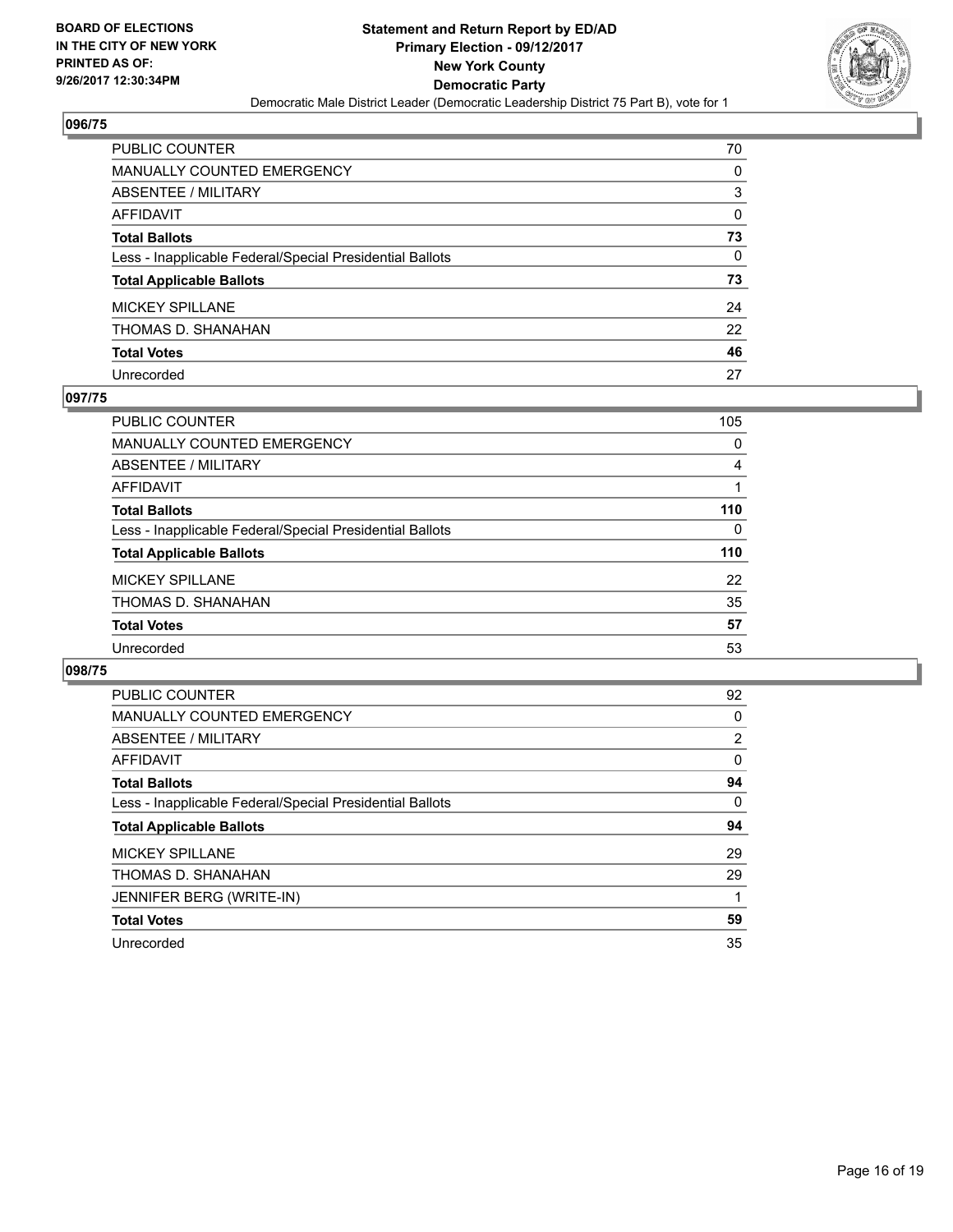

| PUBLIC COUNTER                                           | 106 |
|----------------------------------------------------------|-----|
| <b>MANUALLY COUNTED EMERGENCY</b>                        | 0   |
| <b>ABSENTEE / MILITARY</b>                               | 7   |
| <b>AFFIDAVIT</b>                                         | 0   |
| <b>Total Ballots</b>                                     | 113 |
| Less - Inapplicable Federal/Special Presidential Ballots | 0   |
| <b>Total Applicable Ballots</b>                          | 113 |
| <b>MICKEY SPILLANE</b>                                   | 31  |
| THOMAS D. SHANAHAN                                       | 36  |
| <b>Total Votes</b>                                       | 67  |
| Unrecorded                                               | 46  |

### **100/75**

| PUBLIC COUNTER                                           | 85             |
|----------------------------------------------------------|----------------|
| <b>MANUALLY COUNTED EMERGENCY</b>                        | 0              |
| ABSENTEE / MILITARY                                      | 3              |
| <b>AFFIDAVIT</b>                                         | $\overline{2}$ |
| <b>Total Ballots</b>                                     | 90             |
| Less - Inapplicable Federal/Special Presidential Ballots | 0              |
| <b>Total Applicable Ballots</b>                          | 90             |
| <b>MICKEY SPILLANE</b>                                   | 11             |
| THOMAS D. SHANAHAN                                       | 57             |
| <b>Total Votes</b>                                       | 68             |
| Unrecorded                                               | 22             |
| __ _ _ _                                                 |                |

#### **101/75 COMBINED into: 060/75**

#### **102/75 COMBINED into: 060/75**

#### **103/75 COMBINED into: 112/69**

| <b>PUBLIC COUNTER</b>                                    | 70 |
|----------------------------------------------------------|----|
| MANUALLY COUNTED EMERGENCY                               | 0  |
| ABSENTEE / MILITARY                                      |    |
| AFFIDAVIT                                                | 0  |
| <b>Total Ballots</b>                                     | 71 |
| Less - Inapplicable Federal/Special Presidential Ballots | 0  |
| <b>Total Applicable Ballots</b>                          | 71 |
| <b>MICKEY SPILLANE</b>                                   | 24 |
| THOMAS D. SHANAHAN                                       | 38 |
| <b>Total Votes</b>                                       | 62 |
| Unrecorded                                               | 9  |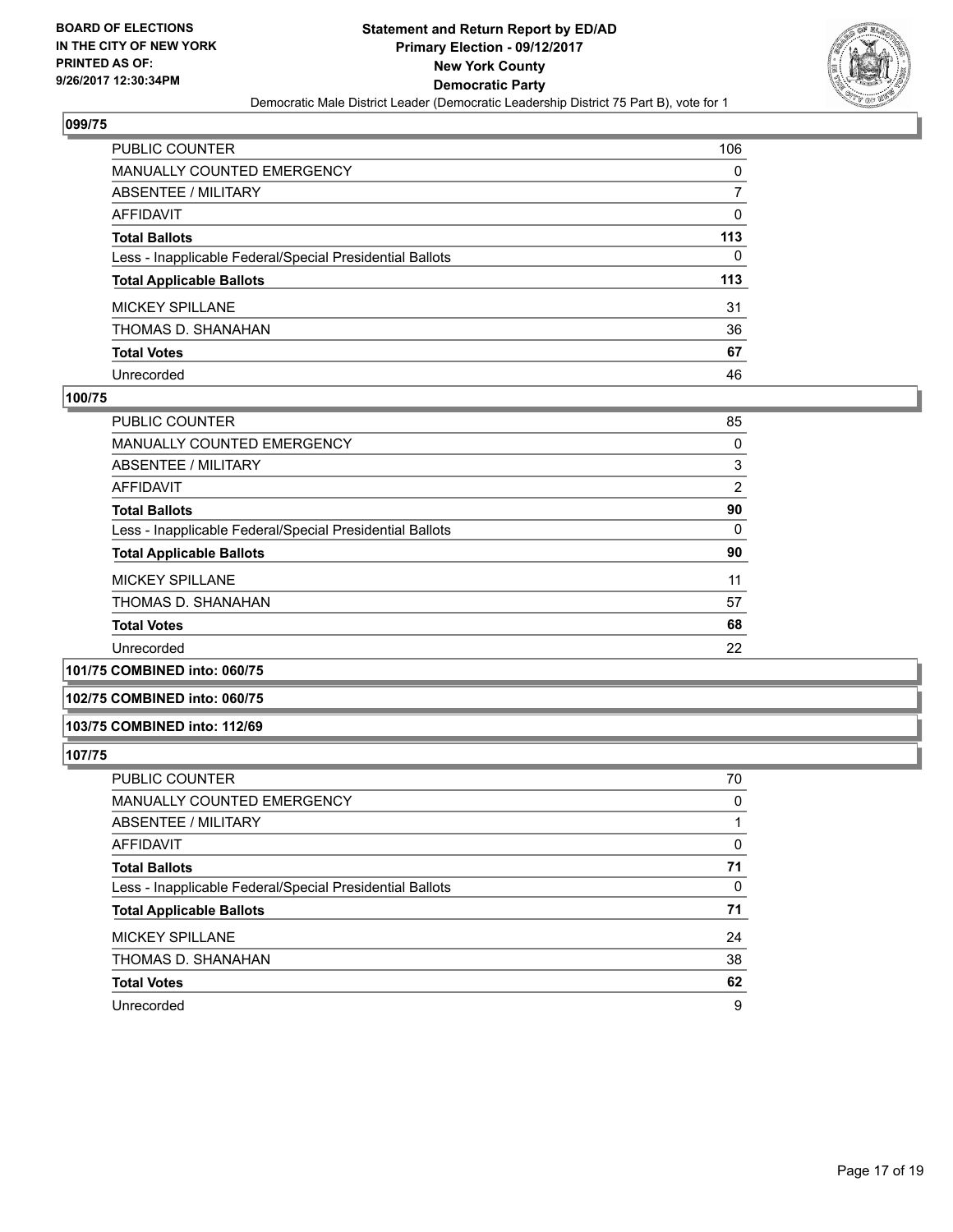

| PUBLIC COUNTER                                           | 115 |
|----------------------------------------------------------|-----|
| <b>MANUALLY COUNTED EMERGENCY</b>                        | 0   |
| <b>ABSENTEE / MILITARY</b>                               | 4   |
| <b>AFFIDAVIT</b>                                         |     |
| <b>Total Ballots</b>                                     | 120 |
| Less - Inapplicable Federal/Special Presidential Ballots | 0   |
| <b>Total Applicable Ballots</b>                          | 120 |
| <b>MICKEY SPILLANE</b>                                   | 35  |
| THOMAS D. SHANAHAN                                       | 48  |
| <b>Total Votes</b>                                       | 83  |
| Unrecorded                                               | 37  |

| <b>PUBLIC COUNTER</b>                                    | 94             |
|----------------------------------------------------------|----------------|
| MANUALLY COUNTED EMERGENCY                               | 0              |
| ABSENTEE / MILITARY                                      | 2              |
| AFFIDAVIT                                                | $\overline{2}$ |
| <b>Total Ballots</b>                                     | 98             |
| Less - Inapplicable Federal/Special Presidential Ballots | 0              |
| <b>Total Applicable Ballots</b>                          | 98             |
| <b>MICKEY SPILLANE</b>                                   | 34             |
| THOMAS D. SHANAHAN                                       | 43             |
| <b>Total Votes</b>                                       | 77             |
| Unrecorded                                               | 21             |